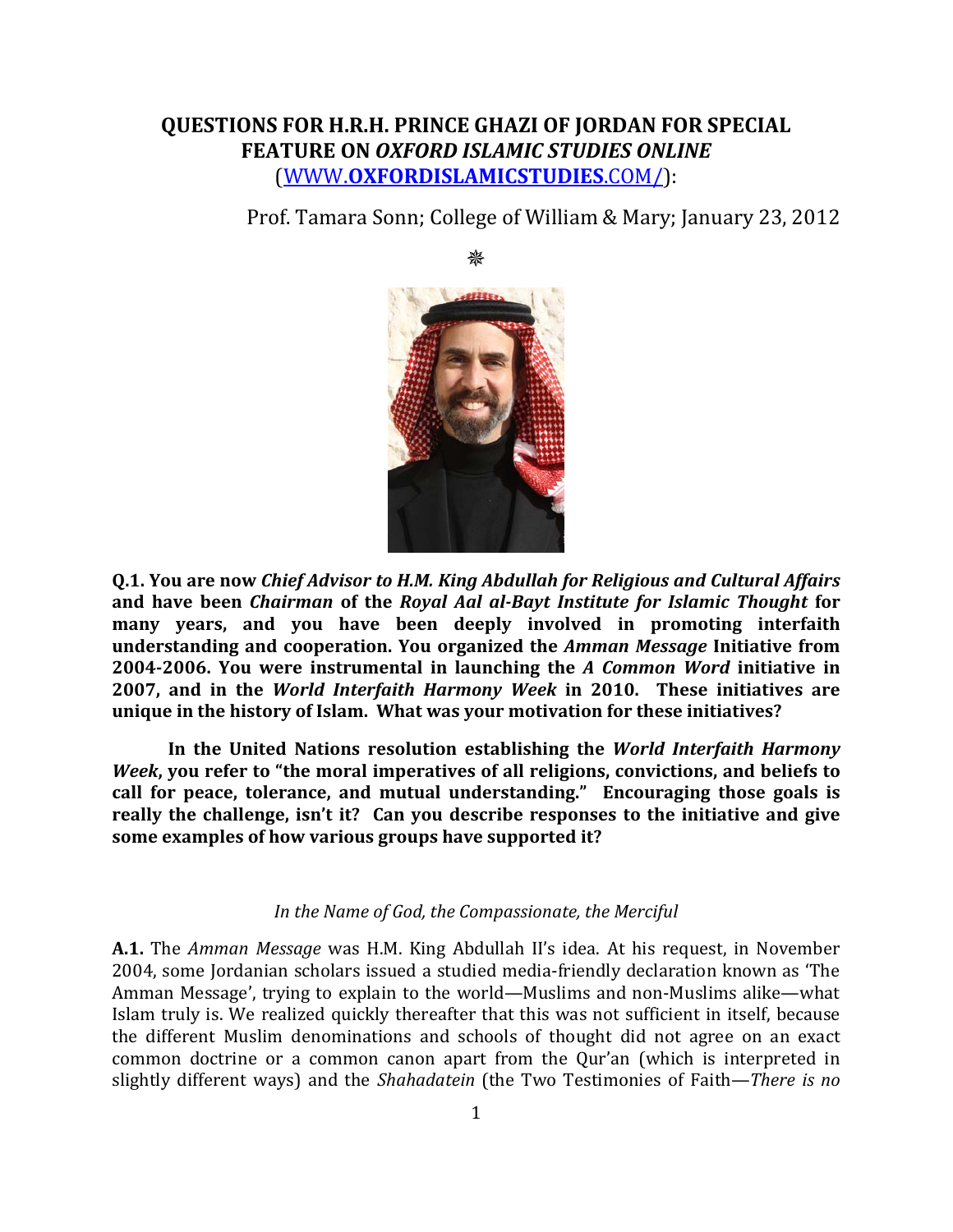*god but God, Muhammad is the Messenger of God*). The 'Message' would not have the doctrinal authority to speak for all Muslims but only for 'Amman'. So we distilled the message down to three essential questions that would address and safeguard the fundamentals of Islamic thought and judgement: 'What constitutes a Muslim?'; 'Who has the right to issue a *fatwa* (juridical ruling) and under what conditions?'; 'Does anyone have the right to pronounce *takfir* (declare a person to be an apostate) and under what conditions?' We wrote to twenty-four of the world's greatest Islamic religious authorities of all denominations and when their answers came in, distilled them down to a common denominator. Then, over the course of a year, we took these 'Three Points' to every major international Islamic forum in the world—and hundreds of Islamic scholars—until there was a historically unprecedented international consensus on the essential doctrine of Islam. Our motivation therein was simply to promote peace, harmony, brotherhood and love between all Muslims, by identifying the doctrinal common ground between all Muslims, and thus by forcing them to recognize each other as Muslims and regard each other as brothers, for God says in the Qur'an: *The believers are indeed brothers. Therefore [always] make peace between your brethren, and fear God, so that perhaps you might receive mercy* (*Al-Hujurat*, 49:10). Thus, having an exact agreement on basic doctrine which unites Muslims makes it more difficult for people to use theology as a pretext for hatred and fighting. I say 'pretext' because all the traditional Islamic *Madhahib* (Schools of Jurisprudence) have long ruled and established that another person's—let alone another Muslim's—different beliefs (or lack of any belief) cannot be a cause in themselves for conflict with that person. This I believe was the intention of *all* the scholars who supported this initiative.

The *A Common Word* initiative came after the Pope's Regensburg address in September 2006: or rather, one year after our first attempt to respond amicably to the offense caused by that speech all over the Islamic world. All the 138 scholars who signed the *Open Letter* had that irenic motive, knowing full well that the signals that top Christian and Muslim authorities send out affect the 55 % of the world's population who are either Christian or Muslim, and therefore they affect world peace itself.

However, we were aware that there were voices in the Vatican saying that theological dialogue was not possible between Muslims and Catholics because Muslims believe the Qur'an is the Word of God—as if dialogue were only between those who agreed beforehand about everything. The Pope himself, I had heard, had initially wanted a dialogue based on the 10 Commandments which Muslims share with Christians and Jews (except the Sabbath, which Muslims do not share exactly, and which Christians keep differently from Jews). We did not want a dialogue based on extrinsic rules—which of course would not lead to an intrinsic recognition and understanding of each other's faith and spirituality as such—and we thought we could find a more profound premise for dialogue. Looking back on religious dialogues over history between Christians and Muslims (and Jews) the only ones that have led to a fruitful exchange of ideas and even spiritual teachings have been ones that have been posited upon a religious minimum common ground, namely: Neo-Platonism; Neo-Aristotelianism; Alchemy; Astrology; Hermeticism; Freemasonry and Perennialism (the idea that religions are formally different but similar in their respective mysticisms). All of these philosophies have found homes in both Islam and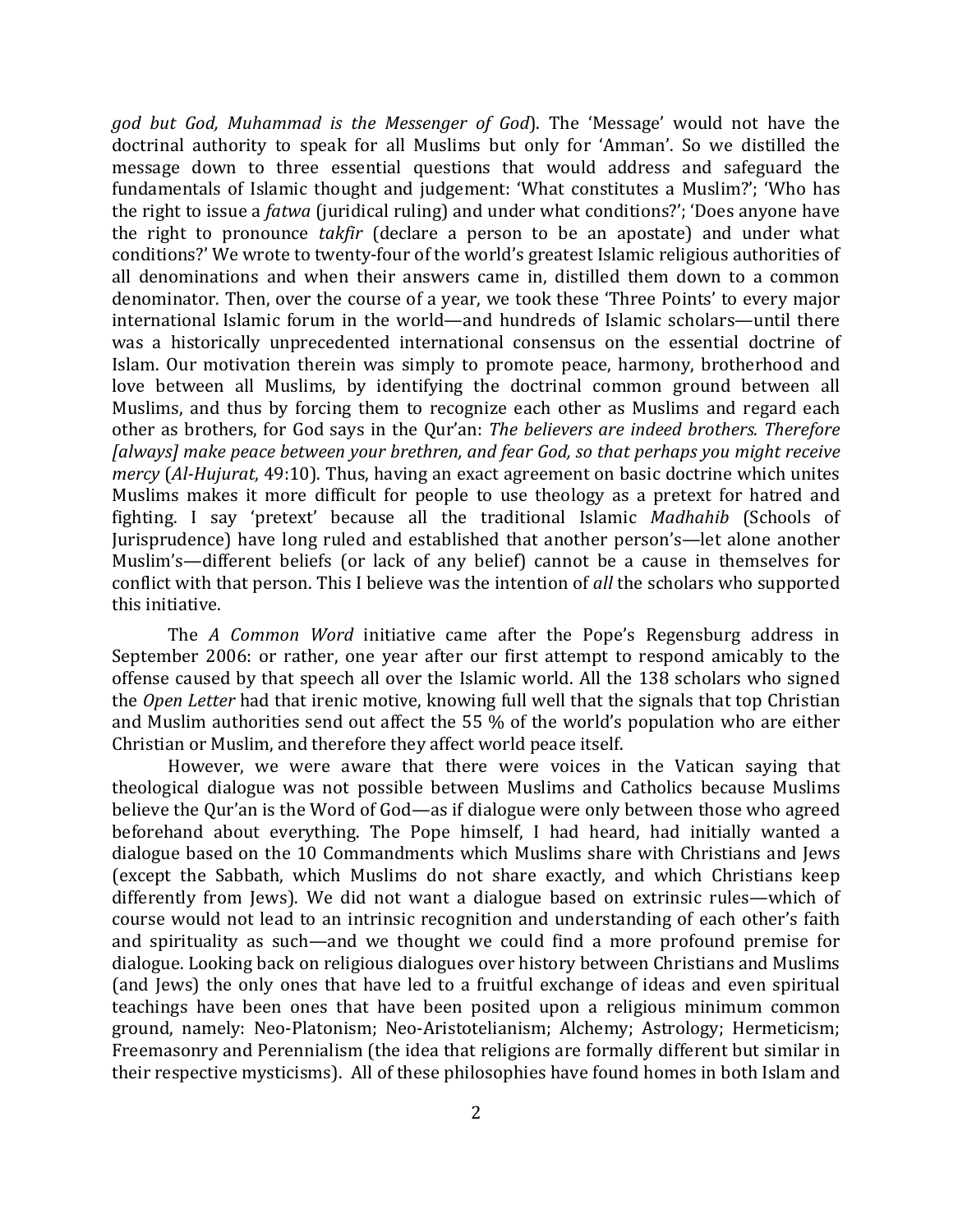Christianity (and Judaism), but really only on the margins of mainstream orthodoxy, and so the fruits of religious dialogues and exchanges based on them never really made it beyond those Muslims and Christians who *a priori* accepted these philosophies as innately compatible with their own religions. However, I had for years been struck by Jesus Christ's (pbuh) saying, after teaching the two *greatest* commandments: *On these two commandments hang all the Law and the Prophets* (Matthew 22:40). It seemed to us all that Islam was in exact accordance with this, and that Jesus Christ's (pbuh) words *all … the Prophets* providentially extended forward in time to include the Prophet Muhammad (pbuh). Thus a dialogue based on this minimum *Common Word* would not only be spiritually fruitful but could engage the mainstream community of both religions. I believe H.H. Pope Benedict XVI came to appreciate this approach because he declared to us on May 9th 2009, at the King Hussein Mosque in Amman, Jordan:

'[T]he more recent *A Common Word* letter …. echoed a theme consonant with my first encyclical: the unbreakable bond between love of God and love of neighbour, and the fundamental contradiction of resorting to violence or exclusion in the name of God (cf. *[Deus Caritas Est](http://www.vatican.va/holy_father/benedict_xvi/encyclicals/documents/hf_ben-xvi_enc_20051225_deus-caritas-est_en.html)*, 16)'.

Indeed, in November 2011 at the Baptism Site of Jesus Christ in Jordan, we had the Second Meeting of the Catholic-Muslim Forum, and I am grateful to say that all the *A Common Word* conferences that I have attended, went, *Al-HamduLillah*, very well and led to increasing understanding, mutual respect, and perhaps even friendship and trust between the Muslim and Christian participants. As H.G. Dr. Rowan Williams, the Archbishop of Canterbury, said in 2010:

'The appearance of the *A Common Word [Open Letter]* of 2007 was a landmark in Muslim-Christian relations and it has a unique role in stimulating a discussion at the deepest level across the world.'

After the *Amman Message* (2004), which intended to promote peace, harmony, brotherhood and love between Muslims; and *A Common Word* (2007) which intended to promote peace, harmony, brotherhood and love between Muslims and Christians, we thought hard about how to expand the promotion of these values to everyone in the world of whatever faith (or no faith) without any exclusion, but in a way in which it would not lose its spiritual authenticity for believers in the One God. So in 2010, we launched the *World Interfaith Harmony Week* at the United Nations General Assembly. The resolution (A/Res/65/5) was adopted unanimously by the UNGA after considerable diplomatic efforts by Arab, Muslim and Central American countries and Russia. It read as follows:

*'The General Assembly,*

1.*Reaffirms* that mutual understanding and interreligious dialogue constitute important dimensions of a culture of peace;<br>2. Proclaims the first week of February of every year

2. *Proclaims* the first week of February of every year the World Interfaith Harmony Week between all religions, faiths and beliefs;<br>3. Encourages all States to support, on a voluntary ba

3. *Encourages* all States to support, on a voluntary basis, the spread of the message of interfaith harmony and goodwill in the world's Churches,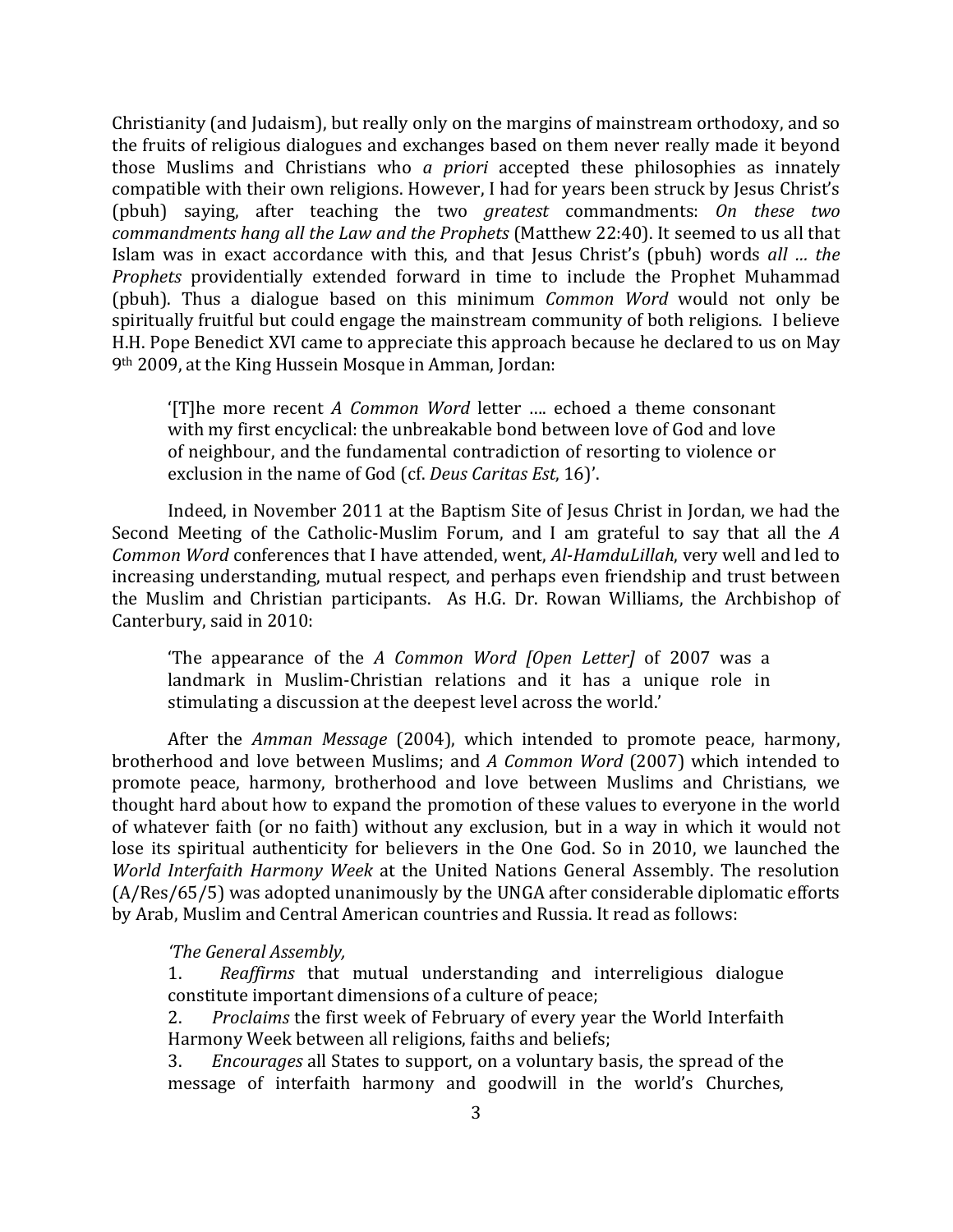Mosques, Synagogues, Temples and other places of Worship during that week based on Love of God and Love of the Neighbour, or based on Love of the Good and Love of the Neighbour, each according to their own religious traditions or convictions;<br>4. Requests the Secreta

4. *Requests* the Secretary-General to keep the General Assembly informed of the implementation of the present resolution.'

It will be noted that the diplomatically unprecedented central phrase of the resolution—'Love of God and Love of the Neighbour, or based on Love of the Good and Love of the Neighbour, each according to their own religious traditions or convictions' excludes no one, of any religion or of no faith at all: every person of good will, with or without faith can and should commit to 'Love of God and Love of the Neighbour' *or* 'Love of the Good and Love of the Neighbour'. Loving the Good and the neighbour is, after all, the essence of good will as such. And referring to 'the Good' obviously does not necessarily imply belief in God or in a particular religion, even though for monotheistic believers 'the Good' is God precisely: Jesus Christ (pbuh) said: '*No one is Good but God Alone*' [Mark, 10:18; Luke 18:19, and Matthew 19:17], and 'the Good' ('*Al-Barr*') is one of God's Names in the Holy Qur'an [*Al-Tur*, 52:28]. Thus speaking of 'the Good' is an ingenious theologicallycorrect but inclusive formula*—in so far as it goes*—that unites all humanity and excludes no one.

Thus the three initiatives**—***Amman Message* (2004); *A Common Word* (2007); *World Interfaith Harmony Week* (2010)**—**not only share the same motivation of seeking to promote peace, harmony, brotherhood and love in the world, but do so, as it were, in a widening concentric circle that starts with Muslims who comprise about a quarter of the world; expands to Muslims and Christians together who comprise about half of the world, and finally extends to the whole world. They also, despite apparently different forms, rely fundamentally on the same idea: underlying the message they seek to promote with a theologically or spiritually correct doctrine that explicitly formulates the Common Word between Muslims, believers and spiritual beings as such. In doing so, they aim to take religion out of religiously-manipulated conflict, and enable political problems to be resolved by political means.

Both the *Amman Message* (see: [www.ammanmessage.com\)](http://www.ammanmessage.com/) and *A Common Word* (see: [www.acommonword.com\)](http://www.acommonword.com/) have entered into the international public domain, as it were, and are taught, studied or quoted in schools, universities and places of worship all over the world in various languages, so that we can no longer even keep track of them, *Al-Hamdulillah*. The 'Three Points of the Amman Message' are widely considered to be a unique consensus in the history of Islam, and *A Common Word* has been called 'probably the single most important initiative ever undertaken by Muslim scholars and authorities towards Christians' (Professor David Ford). I need hardly say, of course, that this is entirely due to the Grace of God and then to the great scholars and religious leaders (Muslim and Christian) who underwrote them or participated in them. Had I just issued them by myself, I doubt they would have even been accepted into an academic journal: it is the greatness and the goodwill of all those religious leaders and scholars that made these initiatives, and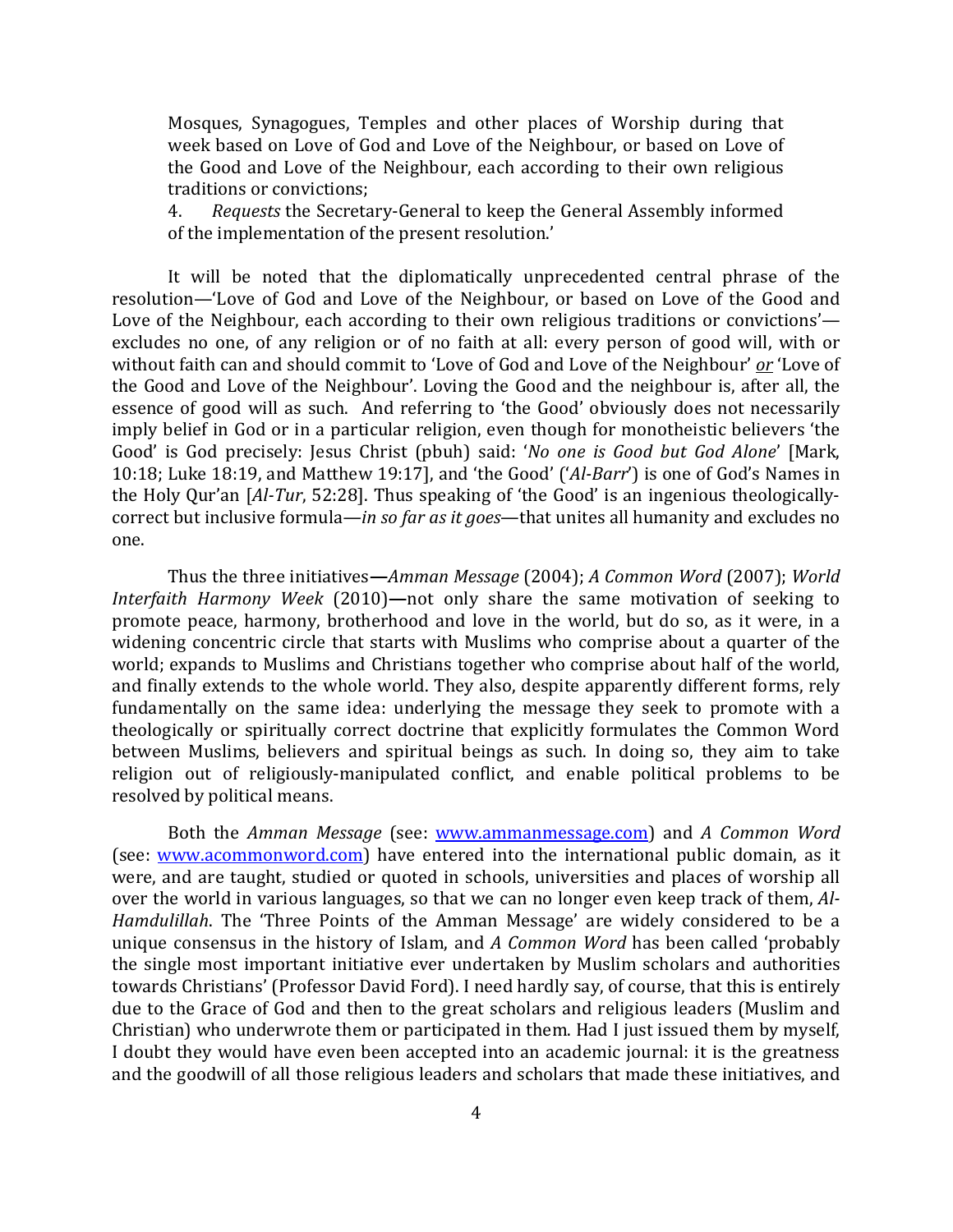it is their *barakah* that keeps them going. The World Interfaith Harmony Week (during the first week of every February; see:www.worldinterfaithharmonyweek.com) has been adopted and observed in many important places, from the British House of Lords to the top religious leaders of China, from the Malaysian Cabinet to the Baptism Site of Jesus Christ (pbuh) in Jordan. Other events as simple as interfaith neighbourhood breakfasts and public walks have been organized all over the world. However, until it is adopted and observed in schools, universities, community centres and places of worship everywhere in the world, it will not have reached its full potential as a multivalent global platform for interfaith harmony. It has, however, only occurred twice since it was launched in October 2010, and although we are planning to launch an annual prize for the best event or sermon for the World Interfaith Harmony Week starting 2013 *Deo Volente*, I have to admit that we are somewhat overstretched and need help in achieving 'global trickledown': the engine for all these initiatives (and more, such as [www.altafsir.com,](http://www.altafsir.com/) the largest and most popular Qur'anic Commentary resource on the Internet in the world, and the new *World Islamic Sciences and Education University* [W.I.S.E.]) has been the *Royal Aal al-Bayt Institute for Islamic Thought—*which is a Jordanian N.G.O.*—*and we do not have the resources or manpower to do everything we want to. We are hopeful, however, that, God willing, others will bring this initiative to fruition, *in sha Allah*.

 $\mathbb{Q}$ 

## **Q.2 Switching gears, you have recently published an exquisite study of love as it is treated in the Qur'an (***Love in the Holy Qur'an***; Kazi Books). It is the first comprehensive work on the subject in Islamic history. Why is this topic so timely just now? What would you like its impact to be?**

**A.2.** Love is always timely. It is timely because it is timeless. The soul was created through love and for love, and it cannot be happy without love. Indeed, no one can live without love, most—if not all—of what we do is because of love or in pursuit of something we love (even if it is only ourselves and our passions). Love is not only the movement towards beauty, it is in itself beautiful. More than beautiful; love is truly sublime, and it is the highest power in the souls of human beings—so powerful that it can take us through death, without sadness or fear, and into eternal felicity, even in this life. But there are different kinds and objects of love, and not all love is good, or leads to what is good.

I have always been mystified by love, even as an undergraduate at Princeton University in the 1980s. I knew a few students who committed suicide because of love. I was puzzled by it and could not accept that it was 'heightened' or 'sublimated' lust or 'chemical and hormonal reactions', as modern psychology, chemistry and biology would have us believe. Yet no one around me seemed to know exactly what it was. Of course this was because modern science does not accept the existence of the soul and the spirit—let alone know and understand the soul's component parts and natural faculties—and since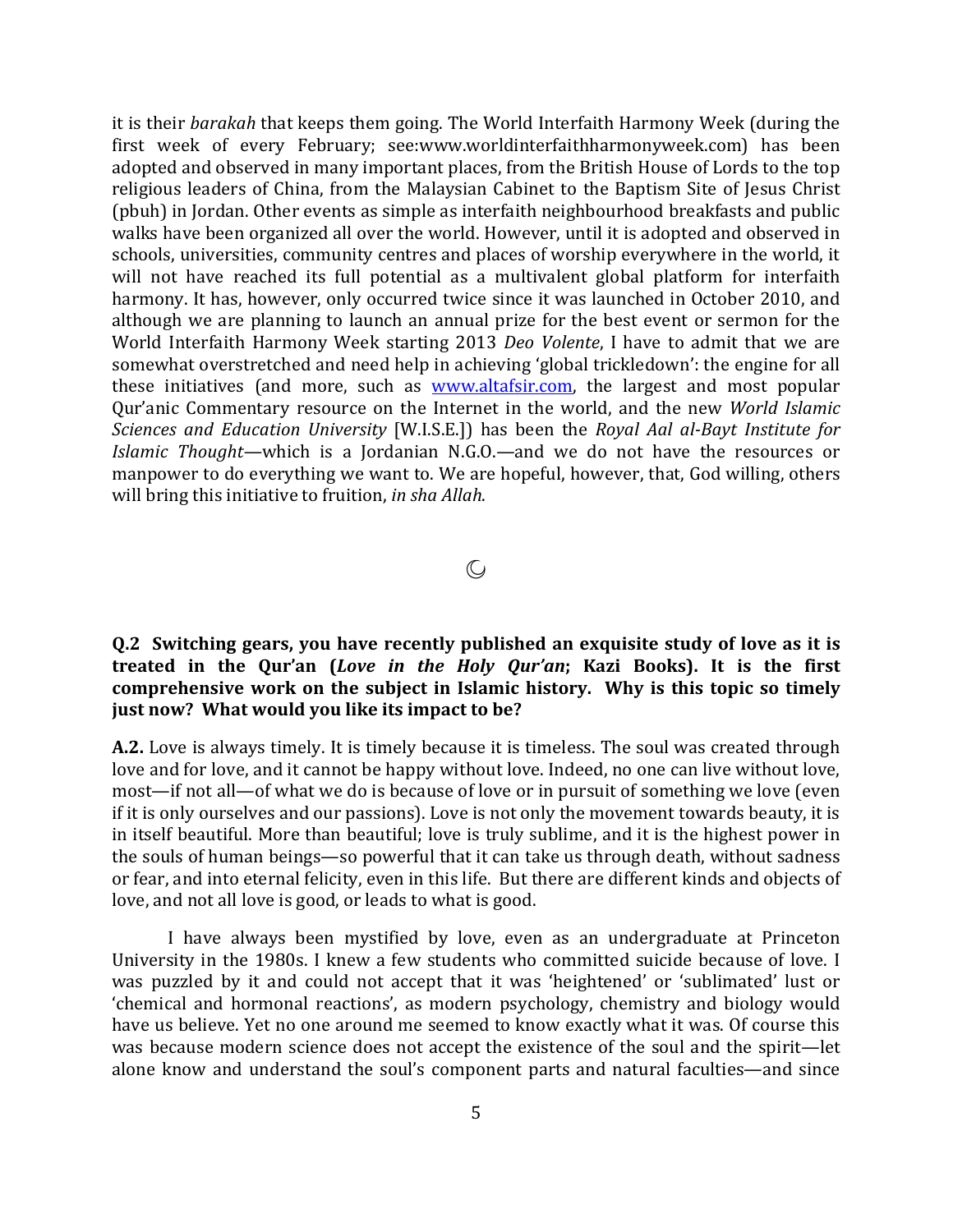human love is obviously located in the human soul, modern science will never be able to account for the mysteries of love.

I did my first PhD on love at Trinity College, Cambridge University in Modern and Medieval Literature, with the intention of trying to understand love; trying to understand what and why the ineffable experience of love was. Whilst I could not find all the answers I sought in literature, I did at least find in literary masterpieces some accurate rendering of the human experience of love. During that time I read everything I could in all the world's great religions about love. I realized that the secrets of love—especially love of God—were always known by the great spiritual figures of the past and manifest in the Scriptures. I also scoured philosophy for the truths of love. The best book I read on love—arguably the best human book ever written on love, was Marsilio Ficino's (d.1499) Christian Neo-Platonic *Commentary on Plato's Symposium of Love*—for it made Plato's *Symposium* and *Phaedrus* accessible (at least to me); it revealed so many of the secrets of beauty and love, and it made the greatness of Plato's work intelligible, behind the tropes of casual language, ancient context, strange anecdotes, Greek mythology and Socratic questioning….

At the same time, I started truly reading and meditating on the Qur'an, and seeing therein so much about love. I did this for about twenty years, slowly but gradually finding every truth about love that I had ever seen elsewhere in the Qur'an, perfectly expressed, absolutely true and infinitely resonating. Although I could see that Muslim scholars and mystics of the past knew everything I knew and much more about love in the Qur'an, none of them, to my knowledge, had ever—no doubt precisely because they fully realized it themselves *existentially*—wrote an academic systematic and comprehensive treatment of the subject based *solely* on the Qur'an. When the opportunity arose for me to do this under (the now *Grand Imam of Al-Azhar*) Shaykh Ahmad Al-Tayyib, as a PhD in Islamic Philosophy at the Azhar, I gratefully seized it. It only took me two months to write it, *Al-HamduLillah*, but in fact 20 years and one previous PhD to research it. It took another year or so to translate into English, even though a first draft was done by a very able young translator: Khaled Williams. I hoped an English translation might help correct some of the rampant misconceptions about Islam, particularly at this time with so much inter-religious animosity and violence; and I thought it would give depth and weight to all the intra and interfaith work based on the principles of love I have been blessed to work on, but these were not my real goals in writing the book, which was for me a 20 year-long quest.

I have two major goals in mind in publishing it both in Arabic and English (and actually also in Bosnian). The first is to give an adequate and comprehensive summary of what can be known about love in order to help people (if they so desire) better understand and thus cultivate the higher forms of love, and bring the lower ones to an end. Accordingly, I earnestly hope that the book will be taught at the university level (and I have deliberately written it in 'teaching-friendly' chapters for that reason precisely). Indeed, I hope that love as such will be taught as a serious academic subject at major universities, and that this book will be one of the books used. It is a matter of constant and bitter astonishment to me that no major universities teach love as such anymore, although it was previously the central spiritual, cultural and even intellectual preoccupation of entire civilizations (including, arguably, the pre-modern Christian, Neo-Platonic, Islamic and Hindu ones), and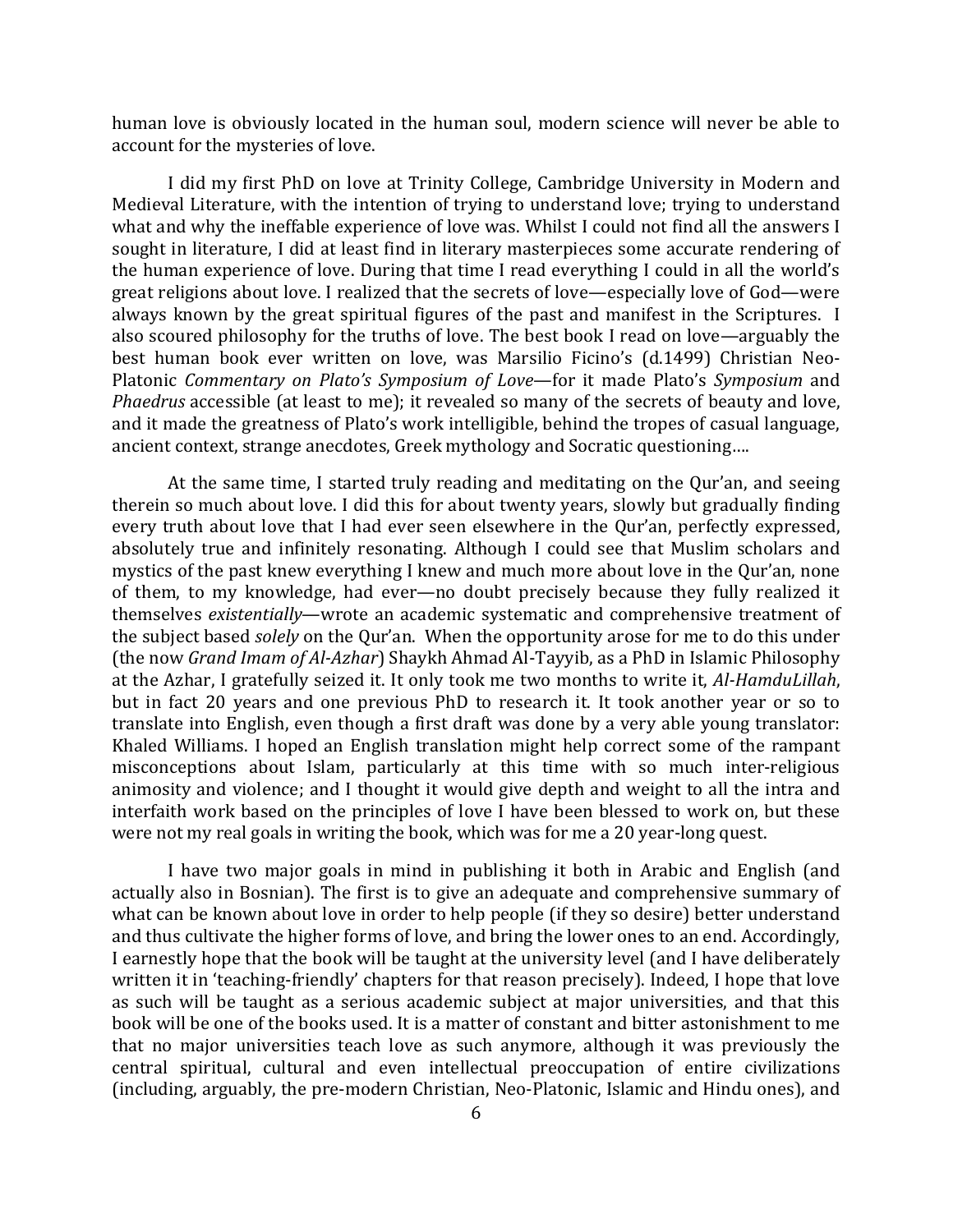is incontestably the central occupation of the life of every human being, not to say the life of every sentient being and the very reason for the creation of the entire universe! Having said that, Professor Paul Fiddes of Oxford University is planning an 'Oxford Symposium of Love' in 2013, and I hope this will lead to the first regular course on love being taught there, *in sha Allah*.

If my first goal in publishing *Love in the Holy Qur'an* arises out of 'love of love', my second goal arises out of love of the Qur'an. God says in the Qur'an, about the Qur'an:

*And verily We have dispensed for people in this Qur'an every [kind of] similitude, but most people insist on disbelieving.* (*Al-Isra'*, 17:89; see also: 18:54; 30:58; 39:27-28)

*And this Qur'an is not such as could ever be produced [by anyone] besides God; but it is a confirmation of what is before it, and a detailing of the Book, wherein is no doubt from the Lord of the Worlds.* (*Yunus,* 10:37)

*... And We have revealed to you the Book as a clarification of all things and as a guidance, and a mercy and good tidings to those who submit.* (*Al-Nahl,* 16:89)

*... It is not a fabricated discourse but a confirmation of what was [revealed] before it, and the details for all things, and a guidance, and a mercy for a folk who believe.* (*Yusuf,* 12:111; see also 7:52)

*... We have neglected nothing in the Book; then to their Lord they shall be gathered.* (*Al-An'am,* 6:38)

The Classical Commentators are somewhat divided about exactly what these verses mean: Tabari views them as referring to the *Shari'ah* and all commandments and prohibitions; Fakhraldin al-Razi understands them as referring also to the fundamentals of religious knowledge (including moral, spiritual and theological knowledge); and Zamakhshari sees them as including not only all the whole *Shari'ah* but all forms and details of religious knowledge as well. We ourselves understand them as referring to all the forms and details of all philosophy as such as well. We intended through our book to prove this about an important branch of philosophy: the philosophy of love. Our book was intended to clearly demonstrate how everything about love—down to *the details for all things*—is contained in, and can be derived from, the Qur'an.

Moreover, we are equally certain—and, actually, can personally *see*—how similar complete expositions of other legitimate topics of philosophy as such could be written based solely on the Holy Qur'an, including: time, logic, ontology, cognition, ethics, epistemology, hermeneutics, numerology, metaphysics, soteriology, eschatology, jurisprudence, politics, sociology, comparative religion and other topics. I have been disappointed and irritated by so-called 'Islamic philosophers' like even the great Ibn Sina (Avicenna) himself, who writes entire philosophical treatises (like his *Risalah fil-'Ishq*—*Treatise on Love*) without a single reference from the Qur'an. Needless to say, this is not 'Islamic philosophy' at all, but 'philosophy by Muslims'—something potentially quite different. I thus humbly hope that my book will, God willing, stimulate a truly Islamic methodology (basing itself entirely on the Qur'an, with *Hadith*s as additional supplements) in philosophical discourse on the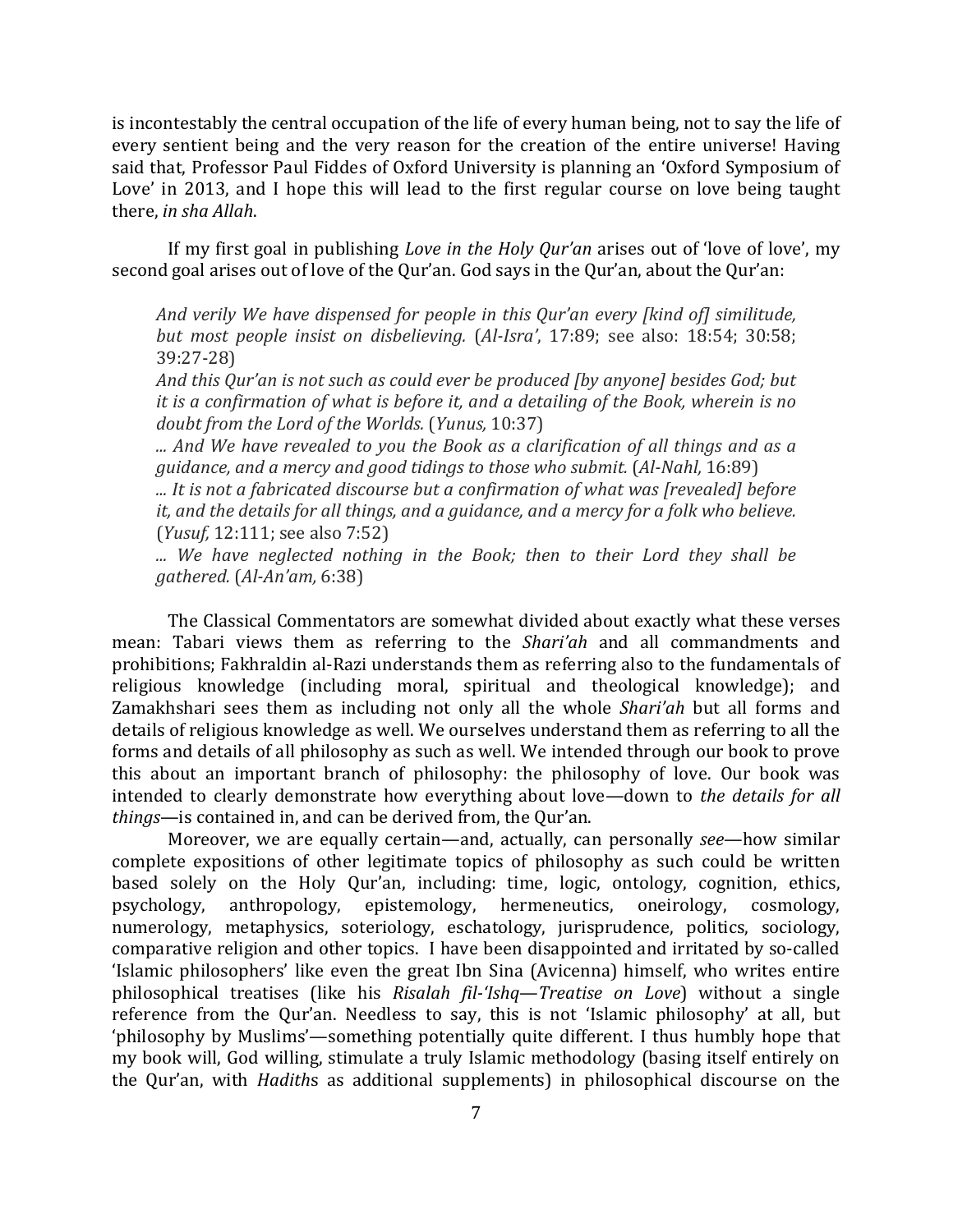topics mentioned, in accordance with Qur'an's being *a clarification of all thin*gs and having *neglected nothing*.

**Q.3. You have served as the late King Hussein's—and after his death, King Abdullah's—** *Advisor for Tribal Affairs* **in Jordan. As we have seen in many parts of the world, tribal loyalties and inter-tribal competition can undermine efforts to forge national solidarity. (I have worked extensively in Pakistan, and have just returned from Libya, so the topic is on my mind.) How would you characterize the relationship between tribal and national loyalties in Jordan?** 

**Speaking of tribal practices, Jordan has made significant progress in the struggle to eradicate so-called "honor killings". As we know, honor killings—the extra-judicial killing of women (and sometimes homosexual males) by family members in the belief that it is necessary to preserve the social standing of the family—do not reflect Islamic values. Yet traditionally they have been tolerated because they are so deeply a part of tribal life. Can you describe how Jordan has managed to deal with these crimes?** 

A.3. Working with, and for, the Tribes was truly an exhilarating and wonderful experience for me, especially when I felt that I was able to help in some way. I had always loved the Tribes and the desert, and as a young man had very briefly served as an officer in the Desert Police. Working with the Tribes I had the opportunity to come to know people and *Shaykh*s who had grown up entirely as nomadic Bedouins, on a camel-based lifestyle, almost without contact with the post-industrial world, and then had transitioned, in their own lifetimes to the age of Information Technology. Many of them have since passed on, but the dignity, sincerity, simplicity, generosity, combativeness and strength of some of the souls I met left deep impressions on me.

Naturally, the tribal system and way of life presents challenges to modern states and can have hard edges. One such edge is, of course, 'honour killings'. You are right to say that they are terrible and that they directly contradict the *Shari'ah*. What is not so well-known is that they go against traditional Bedouin nomadic law, which is relatively quite 'liberal', and would either ignore pre-marital sex or discretely force the couple to get married if there were a pregnancy. It is thus, strictly speaking, a sad 'neo-tribal', or at least 'post-Bedouin' Tribal phenomenon. I do not want to dwell on the details here because I have written extensively about it—and about some of my personal experiences with the issue—in my book *The Tribes of Jordan at the Beginning of the Twenty-first Century* (1999), which I believe is still available on Amazon. At the time, our strategy to deal with it was to condemn it; to teach and preach against it; to legislate more severely against it, and then to prosecute it more vigorously. I even once (in February 2000) organised a protest, with my cousin Prince Ali, outside our parliament about changing Jordan's laws concerning it (which were, oddly enough, actually Napoleonic in origin). We were not successful in eliminating 'honour crimes', but did manage to keep the numbers low.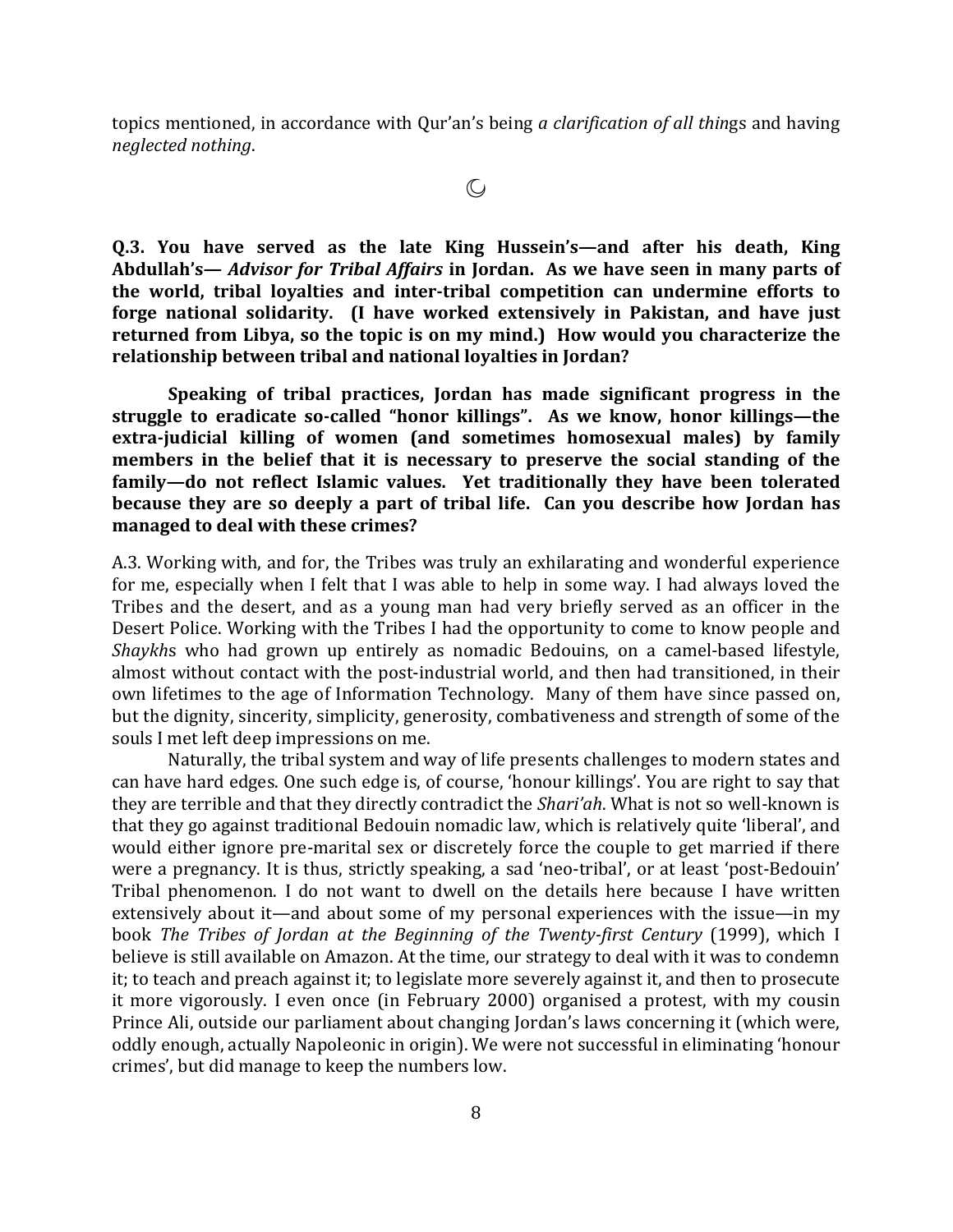This is of course not good enough. One 'honour crime', of course, is an inconsolable and irreparable tragedy; a unique inner world which has missed, for all eternity, its opportunity at a full life. God says in the Qur'an:

*Because of that, We decreed for the Children of Israel that whoever slays a soul for other than a soul, or for corruption in the land, it shall be as if he had slain mankind altogether; and whoever saves the life of one, it shall be as if he had saved the life of all mankind...* (*Al-Ma'idah*, 5:32)

Moreover, if truth be told, it is not merely the person killed who is destroyed (or rather, not destroyed, but only killed), but the murderer too is also himself ultimately a victim of this act and its consequences, since he has killed a beloved family member because of a distorted—and quite simply ignorant and *mistaken*—notion of social honour and shame, and will suffer forever, and be destroyed, because of it. God says in the Qur'an:

*And whoever slays a believer deliberately, his requital is Hell, abiding therein, and God is wroth with him and has cursed him, and has prepared for him a mighty chastisement.* (*Al-Nisa*, 4:93)

Each 'honour crime' is thus a damned double murder, a miserable murder-suicide: two inner universes which are destroyed forever....

Nevertheless, to put things into a global social perspective, Jordan suffers about 12- 20 of these tragedies every year, and it has a population of 7 million people, at least 60% of which are tribal. Jordan also has the fourth or fifth highest rate of fire arms per capita in the world (the tribes are all armed) after Yemen, Iraq, Afghanistan and now, perhaps, Libya (there are over 15 million firearms in Jordan—more than double the number of people). Jordan is also the fourth water-poorest country in the world. Jordan has 15-25% unemployment and income per capita of some \$4,500 (compared to the USA's approximately \$45,000). Yet despite all of this the total number of murders per year (including 'honour crimes' and blood-feuds, which number 20-30 a year) is generally only between 70 and 120, i.e. 1.5 per 100,000 people per year. This is lower *per capita* than many European countries including Britain, which is ten times as rich per person, has much lower unemployment and practically no guns in private hands. It is only around *one sixth* the USA murder rate of 8 murders per 100,000 people (i.e. more than 25,000 murders a year), although the USA also has 10 times as much money per person; less than half Jordan's unemployment rate; 2.4 million people in prison (the highest rate in the world) and relatively less weapons than Jordan in private hands (albeit much more than Europe)!

In other words, the tribal system and way of life—despite the blood feuds and honour crimes—can, ironically perhaps, keep its members as socially safe as any system or ethic in the world, especially amidst economic poverty. Anyone who has lived as part of a tribal society knows full well that social crimes have immediate and inescapable consequences, and that any act of aggression will be met by swift justice, if not by the state, then by the victim's tribe; and so everyone thinks again before putting a foot out of place. This is one of the positive aspects of the tribal system.

Another positive aspect of the tribal system is that although loyalty to the tribe competes with, and sometimes undermines, national loyalties, when nations break down (such as in Iraq after the war, or in Somalia) tribal leadership takes and organises social life so that survival is maintained. Tribal structures and leaderships look after their members